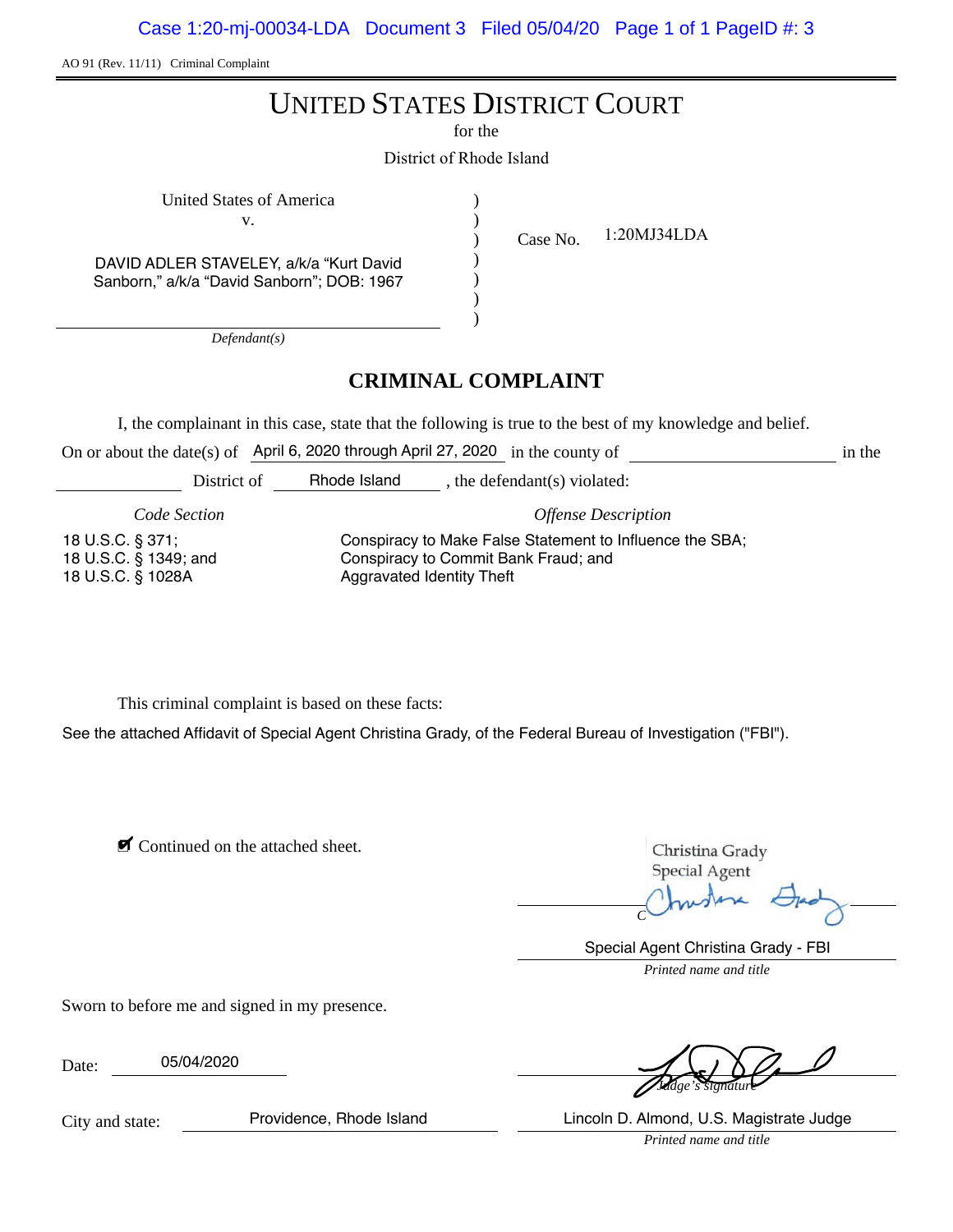| DEFENDANT INFORMATION RELATIVE TO A CRIMINAL ACTION - IN U.S. DISTRICT COURT                                                                                                                                                              |                                                                   |                            |                                                                                                                                                                                                         |                           |                          |  |
|-------------------------------------------------------------------------------------------------------------------------------------------------------------------------------------------------------------------------------------------|-------------------------------------------------------------------|----------------------------|---------------------------------------------------------------------------------------------------------------------------------------------------------------------------------------------------------|---------------------------|--------------------------|--|
| $BY:$ INFORMATION $\Box$ INDICTMENT $\boxtimes$ COMPLAINT                                                                                                                                                                                 |                                                                   | CASE NO.                   | 1:20MJ34LDA                                                                                                                                                                                             |                           |                          |  |
| Juvenile<br>Matter Sealed:                                                                                                                                                                                                                | Other than Juvenile                                               | USA vs.                    |                                                                                                                                                                                                         |                           |                          |  |
| Pre-Indictment Plea<br>Superseding<br>Indictment<br>Information                                                                                                                                                                           | Defendant Added<br>Charges/Counts Added                           | Defendant:                 | DAVID ADLER STAVELEY<br>a/k/a "Kurt David Sanborn," a/k/a "David                                                                                                                                        |                           |                          |  |
| Name of District Court, and/or Judge/Magistrate Location (City)                                                                                                                                                                           |                                                                   | Address:                   | Sanborn"                                                                                                                                                                                                |                           |                          |  |
| UNITED STATES DISTRICT COURT<br>DISTRICT OF RHODE ISLAND                                                                                                                                                                                  | <b>RHODE ISLAND</b><br>Divisional Office                          |                            |                                                                                                                                                                                                         |                           |                          |  |
| <b>AARON WEISMAN</b><br>Name and Office of Person<br>Furnishing Information on<br>THIS FORM<br>Name of Asst.                                                                                                                              | <b>X</b> U.S. Atty LOther U.S. Agency<br>Phone No. (401) 709-5044 |                            | Interpreter Required                                                                                                                                                                                    | Dialect:                  |                          |  |
| LEE H. VILKER<br>U.S. Attorney<br>(if assigned)                                                                                                                                                                                           |                                                                   | Birth<br>Date              |                                                                                                                                                                                                         | $\sqrt{ }$ Male<br>Female | Alien<br>(if applicable) |  |
| <b>PROCEEDING</b>                                                                                                                                                                                                                         |                                                                   |                            |                                                                                                                                                                                                         |                           |                          |  |
| Name of Complainant Agency, or Person (& Title, if any)<br>Federal Bureau of Investigation                                                                                                                                                |                                                                   |                            | Social Security Number Social Security Number                                                                                                                                                           |                           |                          |  |
| person is awaiting trial in another Federal or State Court<br>(give name of court)                                                                                                                                                        |                                                                   |                            |                                                                                                                                                                                                         |                           |                          |  |
|                                                                                                                                                                                                                                           |                                                                   |                            |                                                                                                                                                                                                         | <b>DEFENDANT</b>          |                          |  |
| this person/proceeding transferred from another district<br>per (circle one) FRCrP 20, 21 or 40. Show District                                                                                                                            |                                                                   | Issue:<br>Location Status: | Warrant                                                                                                                                                                                                 | Summons                   |                          |  |
| this is a reprosecution of charges<br>previously dismissed which were<br>dismissed on motion of:<br>$\Box$ U.S. Atty $\Box$ Defense<br>this prosecution relates to a<br>pending case involving this same<br>defendant. (Notice of Related | <b>SHOW</b><br>DOCKET NO.                                         | Fugitive                   | Arrest Date __________________ or Date Transferred to Federal Custody ________<br><b>Currently in Federal Custody</b><br><b>Currently in State Custody</b><br><b>Writ Required</b><br>Currently on bond |                           |                          |  |
| Case must still be filed with the<br>Clerk.)<br>prior proceedings or appearance(s)<br>before U.S. Magistrate Judge<br>regarding this defendant were<br>recorded under                                                                     | MAG. JUDGE<br>CASE NO.                                            | <b>FPD</b>                 | Defense Counsel (if any):<br><b>CJA</b>                                                                                                                                                                 | <b>RET'D</b>              |                          |  |
| Place of<br>RHODE ISLAND<br>offense                                                                                                                                                                                                       | County                                                            |                            | Appointed on Target Letter                                                                                                                                                                              |                           |                          |  |

## **OFFENSE CHARGED - U.S.C. CITATION - STATUTORY MAXIMUM PENALTIES - ADDITIONAL INFORMATION OR COMMENTS**

Total # of Counts 3

| Set | Title & Section/Offense Level<br>(Petty = $1 /$ Misdemeanor = $3 /$ Felony = 4) | Description of Offense Charged | Felony/Misd.                            |
|-----|---------------------------------------------------------------------------------|--------------------------------|-----------------------------------------|
|     | See Attached Sheet.                                                             | ISee Attached Sheet.           | <b>XFelony</b><br>Misdemeanor           |
|     |                                                                                 |                                | <b>X</b> Felony<br>Misdemeanor          |
|     |                                                                                 |                                | <b>X</b> Felony<br><b>□</b> Misdemeanor |
|     |                                                                                 |                                | <b>T</b> Felony<br>Misdemeanor          |
|     |                                                                                 | Estimated Trial Days: 14 days  | <b>TFelony</b><br>Misdemeanor           |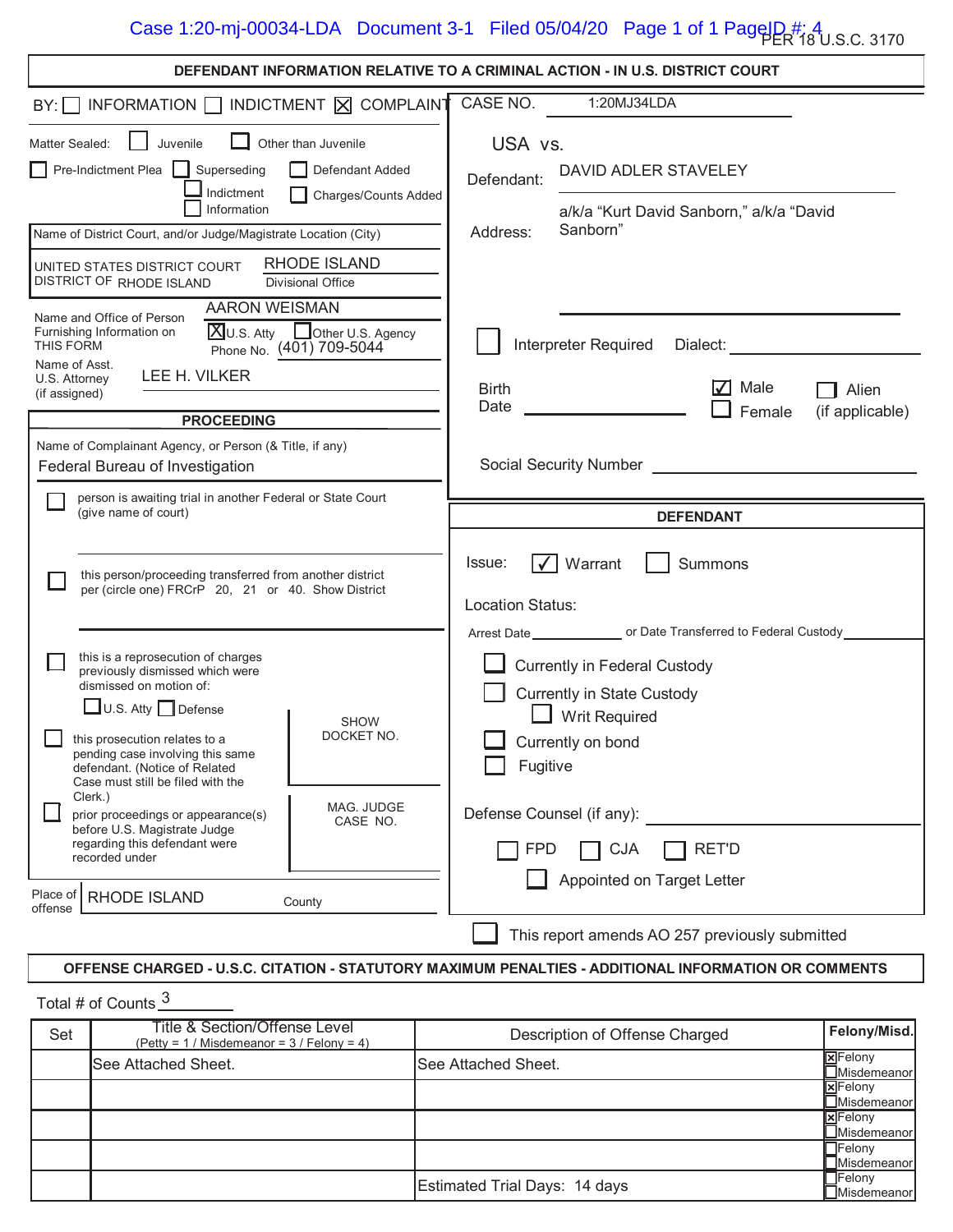## United States v. DAVID ADLER STAVELEY, a/k/a "Kurt David Sanborn," a/k/a "David Sanborn"

### COMPLAINT COVER SHEET ATTACHMENT

Count 1: (18 U.S.C. § 371; Conspiracy to Make False Statement to Influence the SBA)

## MAX PENALTY

- a. 5 years imprisonment;
- b. \$250,000 fine;
- c. 3 years supervised release; and
- d. \$100 special assessment.

## Count 2: (18 U.S.C. § 1349; Count Two – Conspiracy to Commit Bank Fraud)

## MAX PENALTY

- a. 30 years imprisonment;
- b. \$250,000 fine;
- c. 5 years supervised release; and
- d. \$100 special assessment.

## Count 4: (18 U.S.C. § 1028A; Count Four – Aggravated Identity Theft)

## MAX PENALTY

- a. Mandatory 2 years consecutive imprisonment;
- b. \$250,000 fine;
- c. 1 year supervised release; and
- d. \$100 special assessment.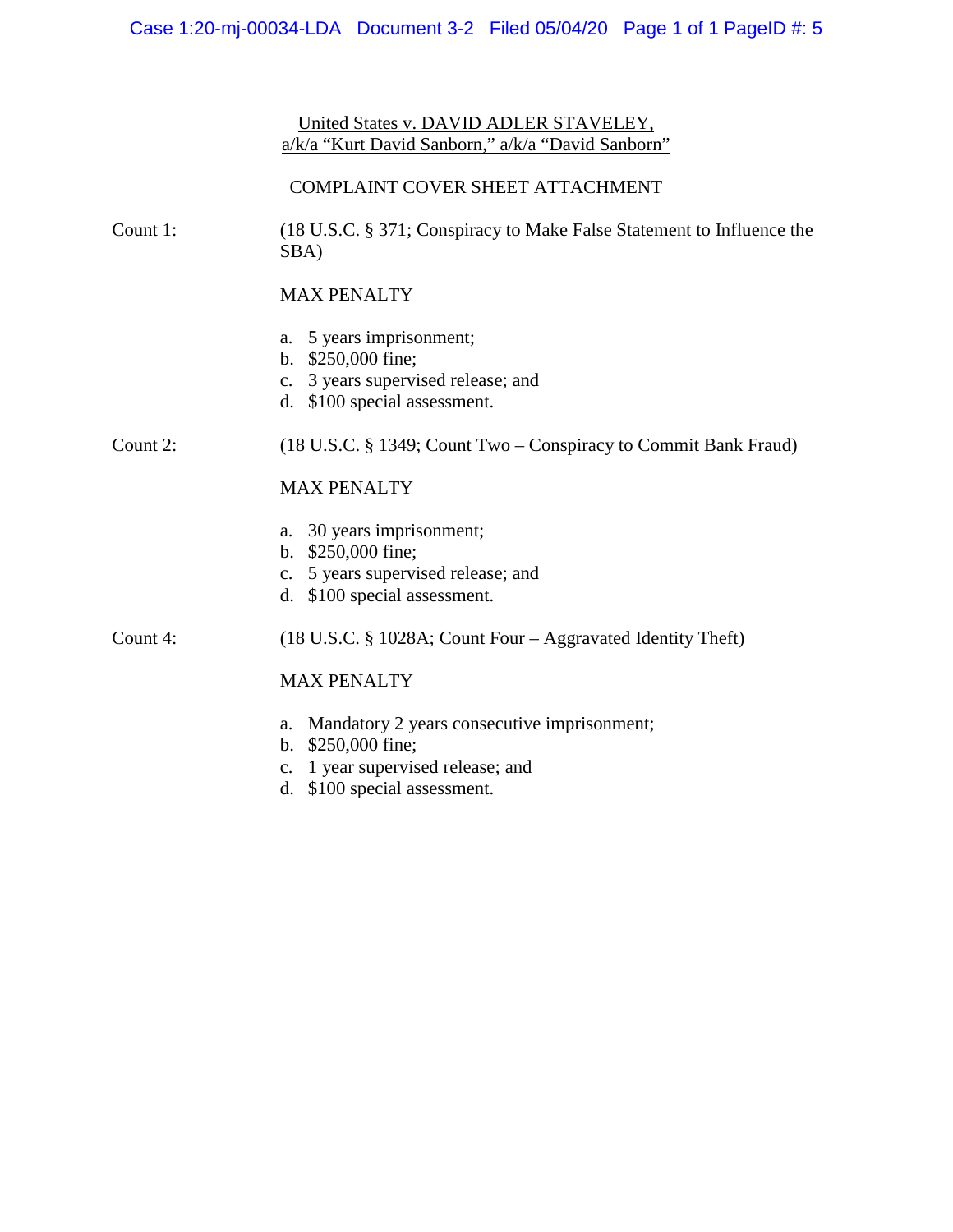#### <span id="page-3-0"></span>**AFFIDAVIT**

I, Christina Grady, being duly sworn, hereby depose and state as follows:

1. I am a Special Agent at the Federal Bureau of Investigation (["FBI"](#page-3-0)). I have been an FBI Special Agent for eight years. I am presently assigned to the White Collar Squad of the FBI Boston, Providence Residence Agency. Based on my training and experience among other things, I am familiar with the investigation of financial crimes which include the following; identity theft, access device fraud, bank fraud, and wire fraud. During the course of my career with the FBI, I have investigated numerous financial crimes involving fraud.

2. This affidavit is submitted in support of a criminal complaint and arrest warrant against DAVID ADLER STAVELEY, a/k/a "Kurt David Sanborn," a/k/a "David Sanborn"  $("STAVELEY")<sup>1</sup>$  $("STAVELEY")<sup>1</sup>$  $("STAVELEY")<sup>1</sup>$  and DAVID BUTZIGER ("BUTZIGER"). As will be shown below, there is probable cause to believe that from on or about April 6, 2020 through April 27, 2020, STAVELEY and BUTZIGER: (i) knowingly conspired with one another to knowingly make false statements for the purpose of obtaining a loan and for the purpose of influencing in any way the action of the Small Business Administration, contrary to 15 U.S.C. § 645(a), in violation of 18 U.S.C. § 371 (Count One – Conspiracy to Make False Statement to Influence the SBA); and (ii) knowingly conspired with one another to execute a scheme to obtain money, funds and property owned by, or under the custody and control of, a financial institution, by means of false and fraudulent pretenses, representations and promises, contrary to 18 U.S.C. § 1344(2), in violation of 18 U.S.C. § 1349 (Count Two – Conspiracy to Commit Bank Fraud). In addition, there is probable cause to believe that from on or about April 6, 2020 through April 27, 2020,

l

<span id="page-3-1"></span> $<sup>1</sup>$  In 2018, Kurt Sanborn applied in the Commonwealth of Massachusetts to have his name</sup> changed to David Adler Staveley, citing religions reasons.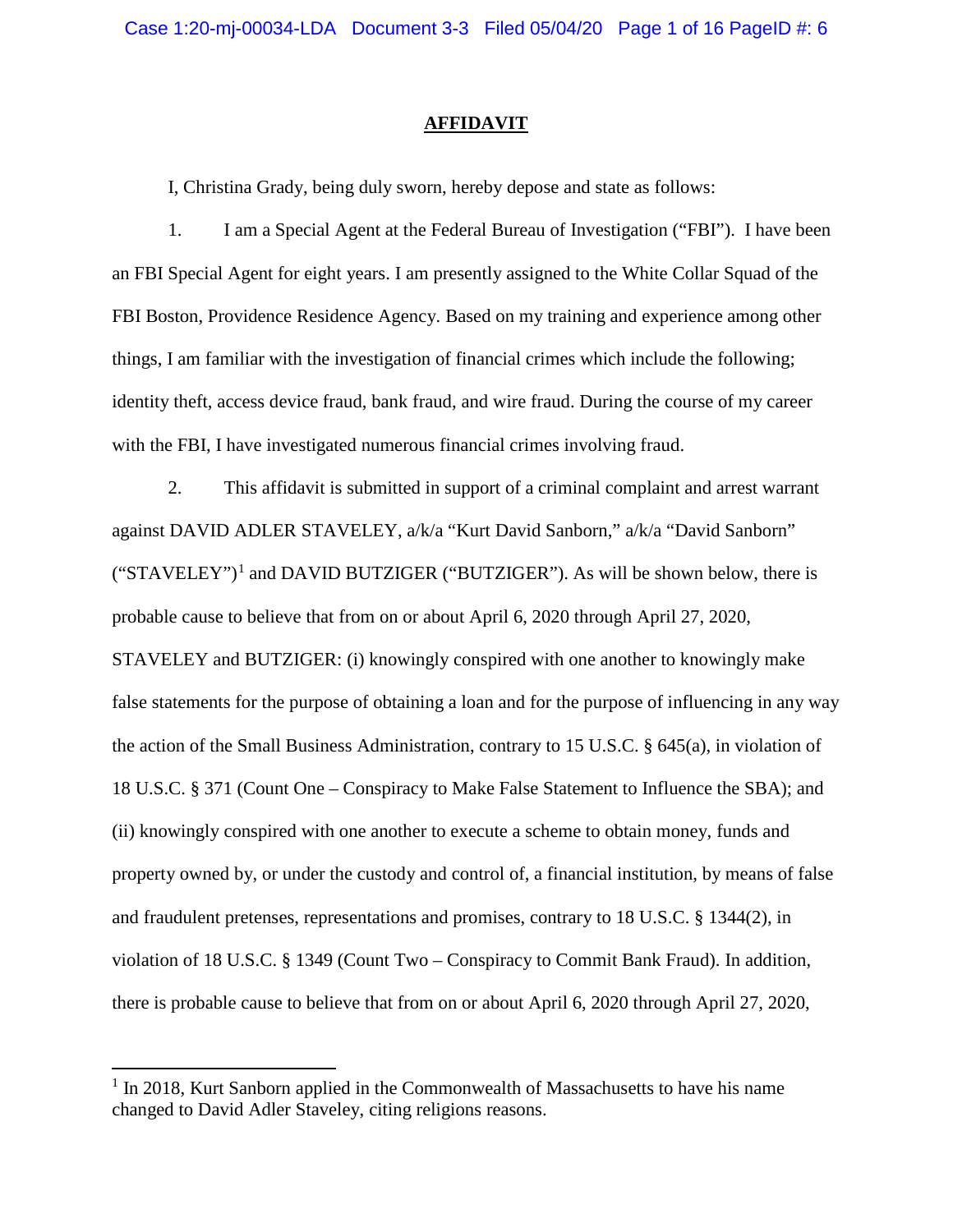DAVID BUTZIGER did knowingly execute and attempt to execute a scheme to obtain money, funds and property owned by, or under the custody and control of, a financial institution, by means of false and fraudulent pretenses, representations and promises, in violation of 18 U.S.C. § 1344(2) (Count Three – Bank Fraud). There is also probable cause to believe that from on or about April 6, 2020 through April 27, 2020, DAVID ADLER STAVELEY, during and in relation to the felony offense of bank fraud, contrary to 18 U.S.C. § 1344, did knowingly transfer, possess and use, without lawful authority, a means of identification of another person, to wit the name and social security number of G.S., in violation of 18 U.S.C. § 1028A (Count Four – Aggravated Identity Theft).

3. As set forth below, investigation has revealed that STAVELEY and BUTZIGER applied for loans guaranteed by the Small Business Administration designed to assist small businesses and their employees during the coronavirus crisis. STAVELEY and BUTZIGER fraudulently sought \$543,959 in forgivable loans guaranteed by the Small Business Administration ("SBA") by claiming to have dozens of employees earning wages at four different business entities when, in truth and in fact, there were little to no employees working for any of the listed entities.

#### The CARES ACT and the Paycheck Protection Program

4. The Coronavirus Aid, Relief, and Economic Security ("CARES") Act is a federal law enacted on March 29, 2020 designed to provide emergency financial assistance to the millions of Americans who are suffering the economic effects caused by the COVID-19 pandemic. One source of relief provided by the CARES Act was the authorization of up to \$349 billion in forgivable loans to small businesses for job retention and certain other expenses,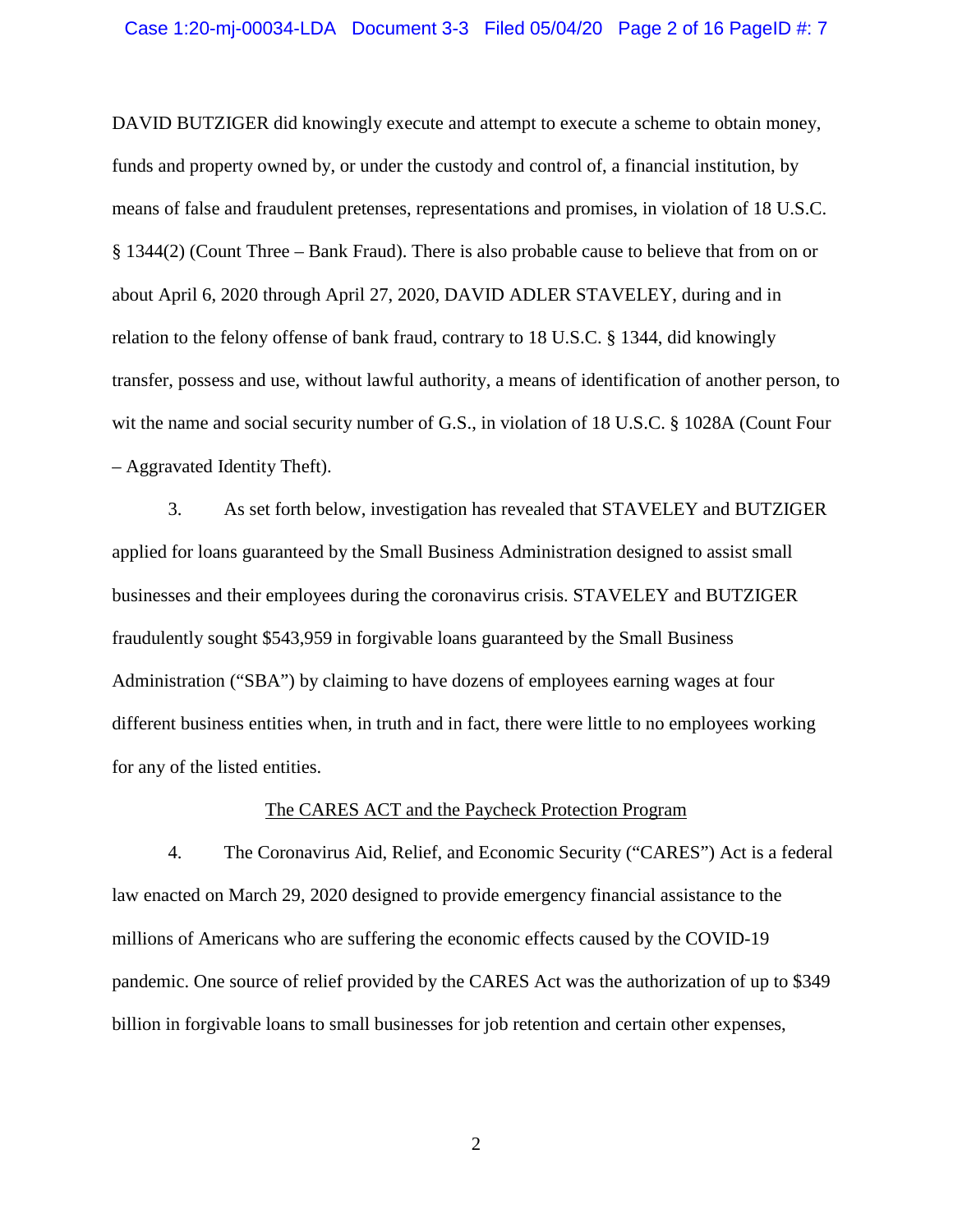#### Case 1:20-mj-00034-LDA Document 3-3 Filed 05/04/20 Page 3 of 16 PageID #: 8

through a program referred to as the Paycheck Protection Program ("PPP"). In or around April 2020, over \$300 billion in additional PPP funding was authorized by Congress.

5. The PPP allows qualifying small-businesses and other organizations to receive loans with a maturity of 2 years and interest rate of 1%. PPP loan proceeds must be used by businesses on payroll costs, interest on mortgages, rent, and utilities. The PPP allows the interest and principal to be forgiven if businesses spend the proceeds on these expenses within 8 weeks of receipt and use at least 75% of the forgiven amount for payroll. The amount of PPP funds a business may receive is determined by the number of employees employed by the business and their average payroll costs for a period of 2.5 months. Businesses applying for a PPP loan must provide documentation, such as IRS Forms 940 and 941, to confirm that they have in the past paid employees the compensation listed on the application.

6. The PPP is overseen by the SBA, which is headquartered at 409 3rd Street SW, Washington, DC 20416, and has authority over all loans. Individual PPP loans, however, are issued by private approved lenders (most commonly, banks and credit unions), who receive and process PPP applications and supporting documentation, and then make loans using the lenders' own funds. To date, over 4,900 private lenders have participated in the PPP.

#### Information Provided by Complaining Witness

7. A complaining witness ("CW") provided information to the Chief of Police of Berlin, Massachusetts concerning COVID-19 relief fraud he believed was being conducted by an individual known to him as Kurt Sanborn (defendant STAVELEY). The CW reported that Sanborn was committing fraud by posing as his brother G.S. in real estate transactions. According to the CW, Sanborn had posed as G.S. in the purchase of property in Warwick, Rhode Island at the location of a closed restaurant named Remington House. The CW stated that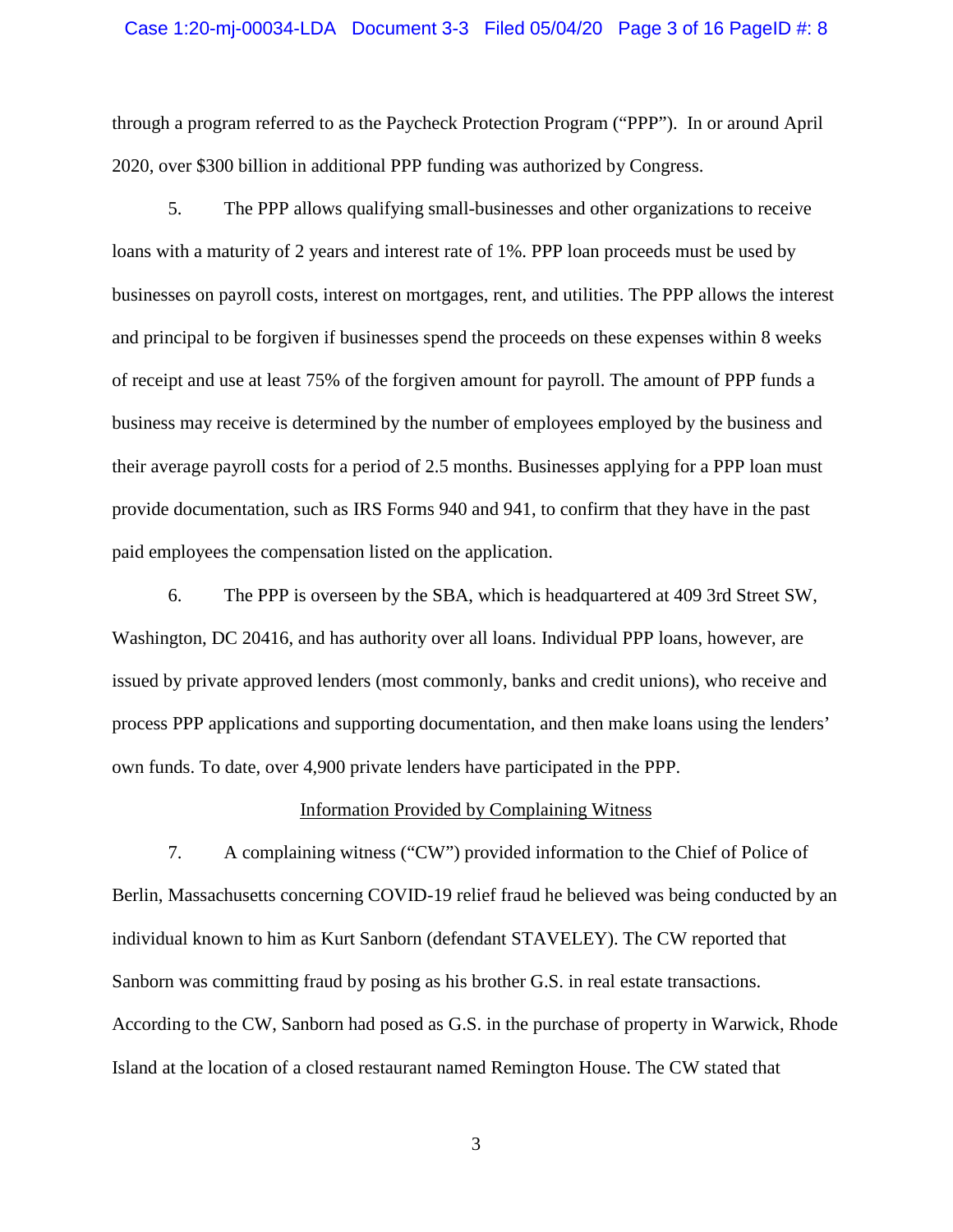#### Case 1:20-mj-00034-LDA Document 3-3 Filed 05/04/20 Page 4 of 16 PageID #: 9

Sanborn was fraudulently claiming to have dozens of employees at two Rhode Island restaurants (Remington House and Top of the Bay), when in fact he did not even own one of the two restaurants and the other had yet to open.

8. The CW indicated he had access to STAVELEY's email account and reviewed emails to and from STAVELEY and BUTZIGER that indicated that they were in the process of fraudulently attempting to obtain loans guaranteed by the SBA for COVID-19 relief through the Paycheck Protection Program. The CW provided law enforcement copies of these emails, which he accessed on his own initiative.  $2$  The FBI later obtained a search warrant to Google of the relevant email accounts; a portion of the pertinent emails is discussed below. Through the email search warrant, the FBI recovered copies of emails provided previously by the CW, as well as other relevant emails.

#### Oakland Beach Restaurant Group, LLC SBA Loan Application

9. Oakland Beach Restaurant Group LLC, d/b/a "Top of the Bay," is a Rhode Island corporation that was established on or about March 11, 2020. Defendant BUTZIGER is listed as the registered agent for the corporation. The principal office for the corporation is listed as 898 Oakland Beach Avenue, Warwick, RI, the address of "Top of the Bay" restaurant.

10. A loan application under the Paycheck Protection Program was received by BankNewport on or about April 14, 2020. The loan application was from Oakland Beach Restaurant Group LLC, d/b/a "Top of the Bay," and requested a loan in the amount of \$185,750. The email address listed on the application was [greggsanborn0810@gmail.com.](mailto:greggsanborn0810@gmail.com) A handwritten

l

<span id="page-6-0"></span> $2$  Upon receipt of these emails, the FBI directed the CW to refrain from looking at any further of Sanborn's emails.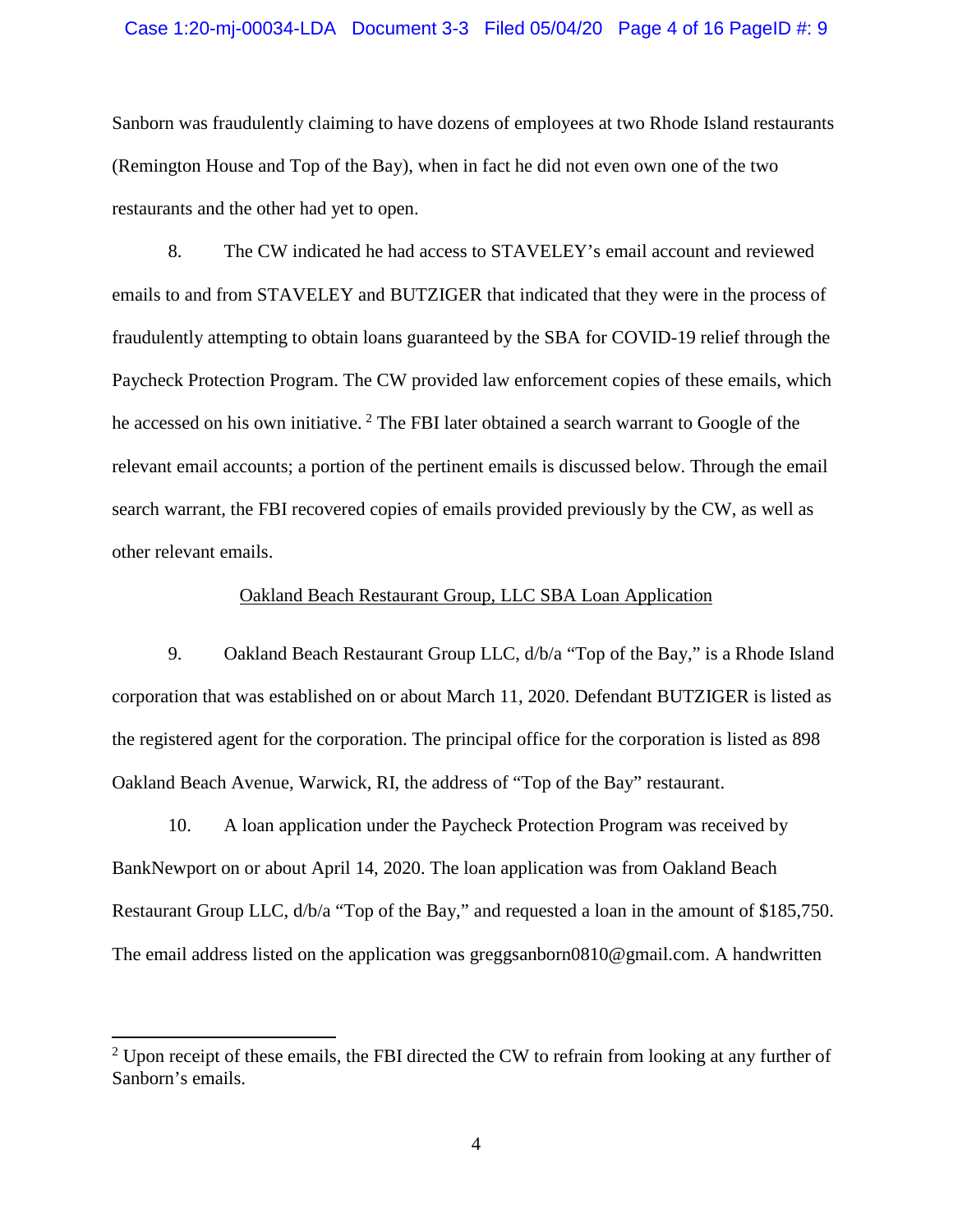application was provided to the bank. The application indicated that the average monthly payroll of Oakland Beach Restaurant Group, LLC was \$53,000 with 26 employees. The application was signed in the name of G.S. on or about April 6, 2020 and the social security number of G.S. was provided on the application. On or about April 14, 2020, an individual purporting to be G.S. (believed to be his brother STAVELEY, a/k/a "Kurt Sanborn") emailed a BankNewport employee the requested 941 Form for Oakland Beach Restaurant Group, LLC from email account [greggsanborn0810@gmail.com.](mailto:greggsanborn0810@gmail.com) A 941 Form is a Department of the Treasury -Internal Revenue Service form used for Employers Quarterly Federal Tax Form. The 941 Form was sent from email account [greggsanborn0810@gmail.com.](mailto:greggsanborn0810@gmail.com) The 941 Form provided by STAVELEY listed wages for 2020 1<sup>st</sup> Quarter wages to be \$158,723.52. The section asking for the number of employees was left blank. BankNewport has not funded the loan to date.

11. Top of the Bay restaurant has been closed since the middle of March 2020 due to the ban on the operating of dine-in restaurants due to the coronavirus. According to the R.I. Secretary of State, Division of Corporation's website, Top of the Bay restaurant is owned by corporation Ocean View Restaurant and Lounge, Inc. The President of this company is S.K. S.K. is also the registered agent of Saba, LLC, which owns the land at 898 Oakland Beach Avenue, Warwick, R.I., where Top of the Bay restaurant is located. Top of the Bay restaurant and its land are currently owned and operated by S.K. and/or corporations under his control. Neither STAVELEY nor BUTZIGER have any ownership interest in this location. Nor do they have any employees working at this restaurant. The representations in the PPP loan application that Oakland Beach Restaurant Group, LLC has 26 employees and a \$53,000 average monthly payroll are therefore false and fraudulent.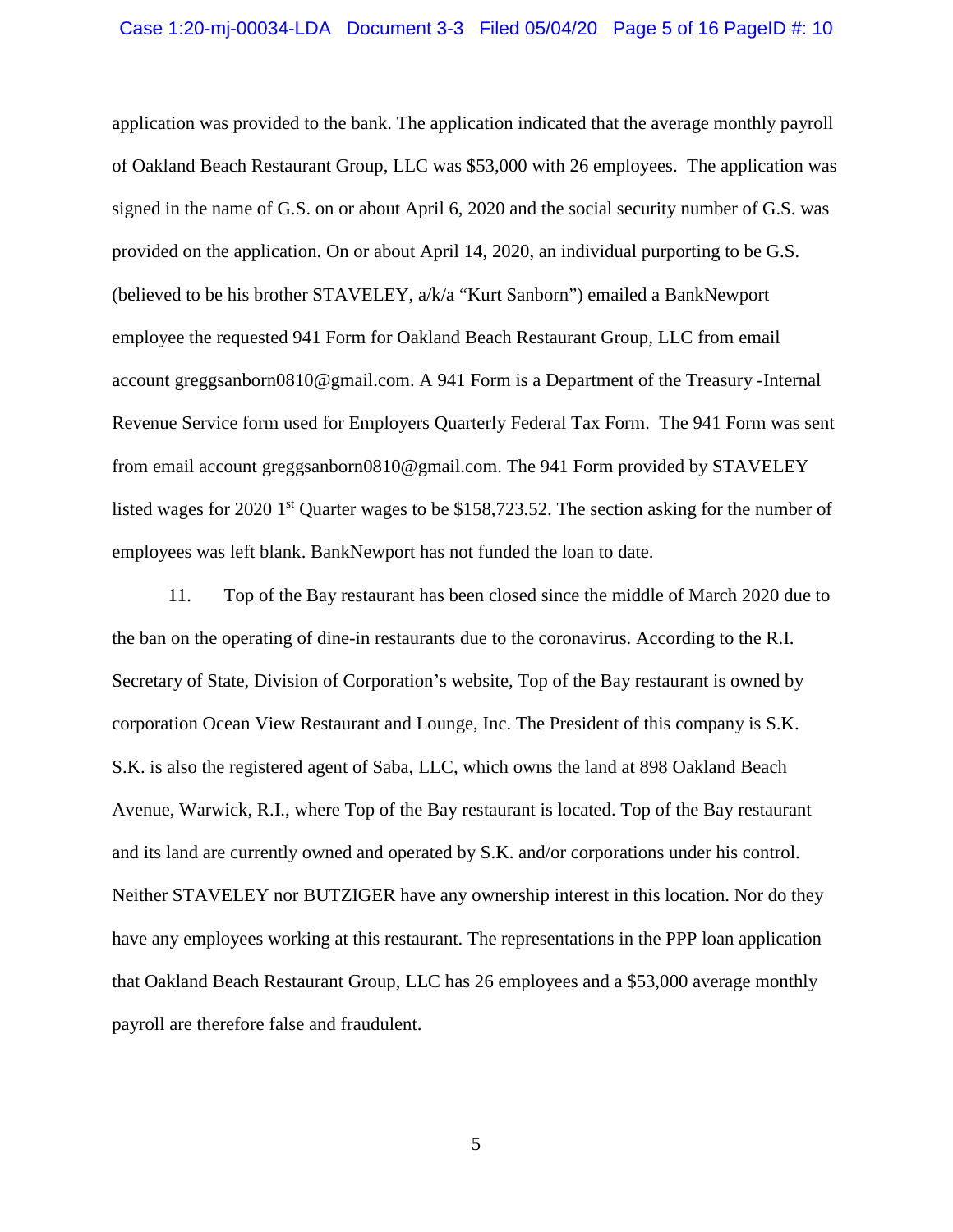12. On or about April 20, 2020, an agent of the IRS spoke to an individual at the Rhode Island Department of Revenue, Division of Taxation. The agent was informed that no wages were ever reported for Oakland Beach Restaurant Group, LLC (Top of the Bay). In addition, the IRS disclosure office has advised that the IRS has no record of a 941 Form having ever been filed by Oakland Beach Restaurant Group, LLC, but notes that the deadline for filing this form has been extended due to the coronavirus crisis.

13. On April 28, 2020, the affiant and IRS-CI Special Agent Troy Niro interviewed S.K. S.K. stated that he has been the owner of Top of the Bay restaurant for many years. S.K. stated that Top of the Bay had to temporarily shut down recently due to the coronavirus. S.K. stated that for about the last year he has been in negotiations to sell Top of the Bay restaurant to a man known to him as "David Sanborn." S.K. identified a photo of STAVELEY, a/k/a "Kurt Sanborn" as the "David Sanborn" with whom he has been negotiating. According to S.K., he and David Sanborn agreed on a purchase price for the restaurant but the deal recently fell through when Sanborn was unable to secure financing. S.K. stated that at no time did Sanborn ever acquire any ownership interest in Top of the Bay and that Sanborn never had any employees at that location. S.K. had no knowledge of Sanborn applying for an SBA loan under the name of Top of the Bay restaurant and further stated that he recently applied himself for an SBA loan for Top of the Bay restaurant.

#### Apponaug Restaurant Group LLC SBA Loan Application

14. Apponaug Restaurant Group, LLC was incorporated in the State of Rhode Island on or about November 25, 2019. Its listed principal office address is 3376 Post Road, Warwick, RI, the address of a restaurant named Remington House that has been closed since approximately November 2018. The property at this address was purchased by the Apponaug Restaurant Group,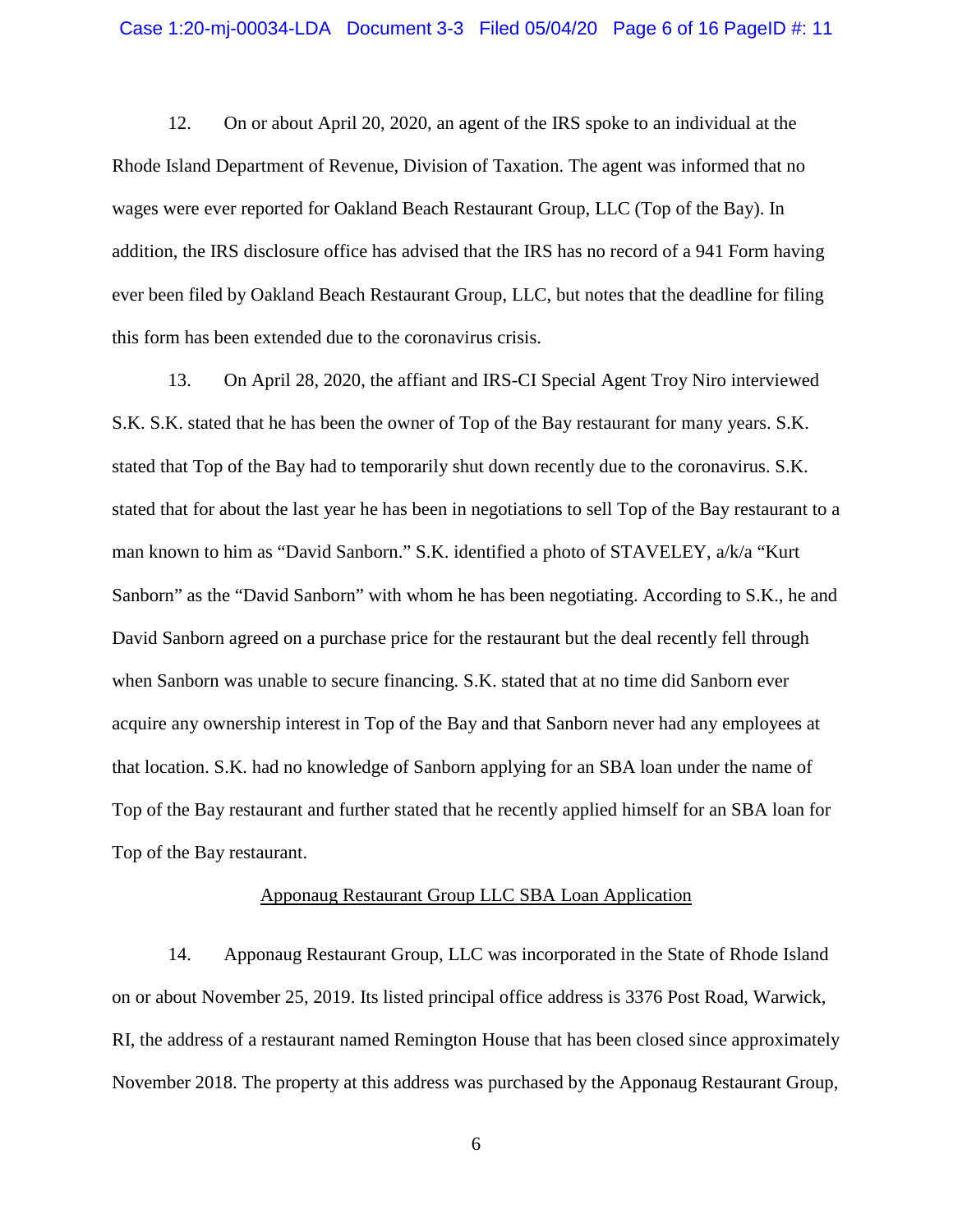LLC on January 21, 2020. The listed managers of the Apponaug Restaurant Group LLC are S.S. and G.S.

15. BankNewport provided law enforcement with loan documents associated with the applications submitted by "G.S." According to bank records, Apponaug Restaurant Group LLC, d/b/a "Remington House," located at 3376 Post Road, Warwick, RI, submitted an application for the Paycheck Protection Program loan on or about April 6, 2020. The email address listed on the application was [greggsanborn0810@gmail.com.](mailto:greggsanborn0810@gmail.com) The loan application for the Apponaug Restaurant Group LLC was for \$144,050. It provided that this entity had 18 employees and an average monthly payroll of \$46,000. BankNewport has not funded the loan to date.

16. A comment in a document called EDD Review Analysis produced by BankNewport stated: "Remington House closed 11/18. According to the Warwick Tax Assessors website (http://gis.vgsi.com/warwickri/Parcel.aspx?Pid=35368) – Apponaug Restaurant Group LLC purchased 3376 Post Road on 01/22/2020 from Kereb Realty LLC, and drive by of the property on 04/17/2020 by BSA Officer that the property is currently in disrepair. There were dumpsters on-site and large red/orangey notices indicating "Stop Work" posted on door and windows of property. The Restaurant has not been functional since it closed in 11/2018."

17. The Remington House restaurant has been closed since November 2018 and is currently in disrepair. The representations in the PPP loan application that Apponaug Restaurant Group LLC has an average monthly payroll of \$46,000 and has 18 employees are false and fraudulent. On or about April 20, 2020, an agent for the IRS spoke to an individual at the Rhode Island Department of Revenue, Division of Taxation. The agent was informed that no wages were ever reported for the Apponaug Restaurant Group, LLC (Remington House). In addition,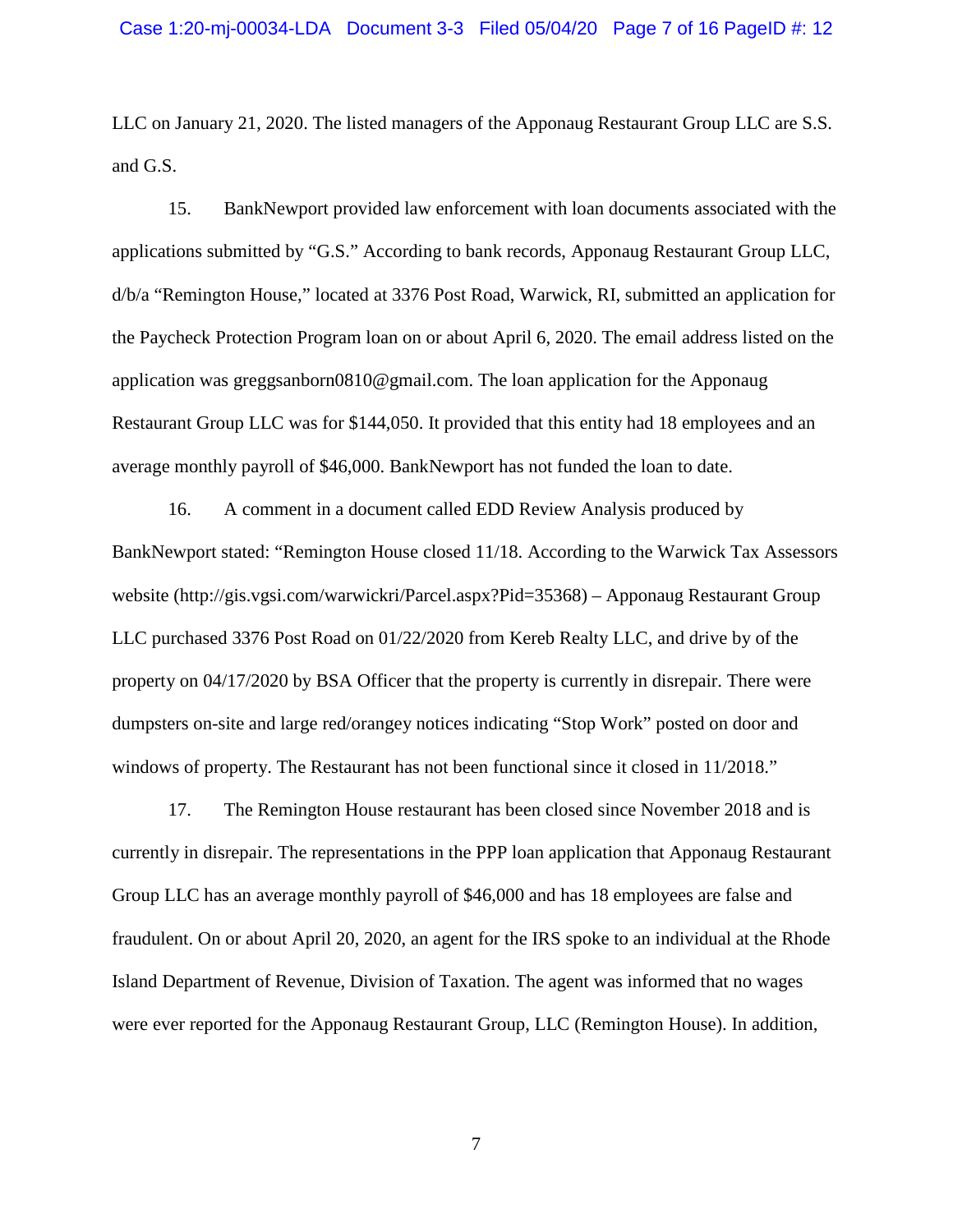#### Case 1:20-mj-00034-LDA Document 3-3 Filed 05/04/20 Page 8 of 16 PageID #: 13

the IRS disclosure office has advised that the IRS has no record of a 941 Form having ever been filed by Apponaug Restaurant Group, LLC.

#### New Flat Penny LLC SBA Loan Application

18. A loan application under the Paycheck Protection Program Application was received by BankNewport on or about April 14, 2020. The loan application name was New Flat Penny LLC, d/b/a "On The Trax," in the amount of \$108,777.50. The application indicated an average monthly payroll of \$36,000 with 22 employees. The email address listed on the application was [greggsanborn0810@gmail.com.](mailto:greggsanborn0810@gmail.com) The application was signed by an individual purporting to be G.S. on April 6, 2020. BankNewport has not funded the loan to date.

19. On The Trax is the name of a former restaurant located in Berlin, MA. It is owned by New Flat Penny, LLC, a Massachusetts company owned by G.S. According to information received from the Berlin, MA Police Department, the restaurant closed on or about March 10, 2020, after the Town of Berlin revoked the liquor license of this restaurant for numerous reasons, including that Kurt Sanborn misrepresented that his brother G.S. was the owner of the restaurant. On The Trax restaurant has been closed since at least March 10, 2020. As the restaurant was closed when the SBA loan application was submitted on or about April 6, 2020, there were not any employees of New Flat Penny, LLC when the loan application was submitted.

20. The Berlin, MA Police Department has interviewed a number of the former employees of On The Trax who reported that the restaurant closed after its liquor license was revoked in March 2020 and that they did not receive their final paychecks for the work they had already performed prior to the restaurant's closure. I have also reviewed a copy of a message sent by defendant DAVID BUTIZGER to all On The Trax employees on March 9, 2020, announcing that the restaurant was shut down due to the Town's decision to revoke its liquor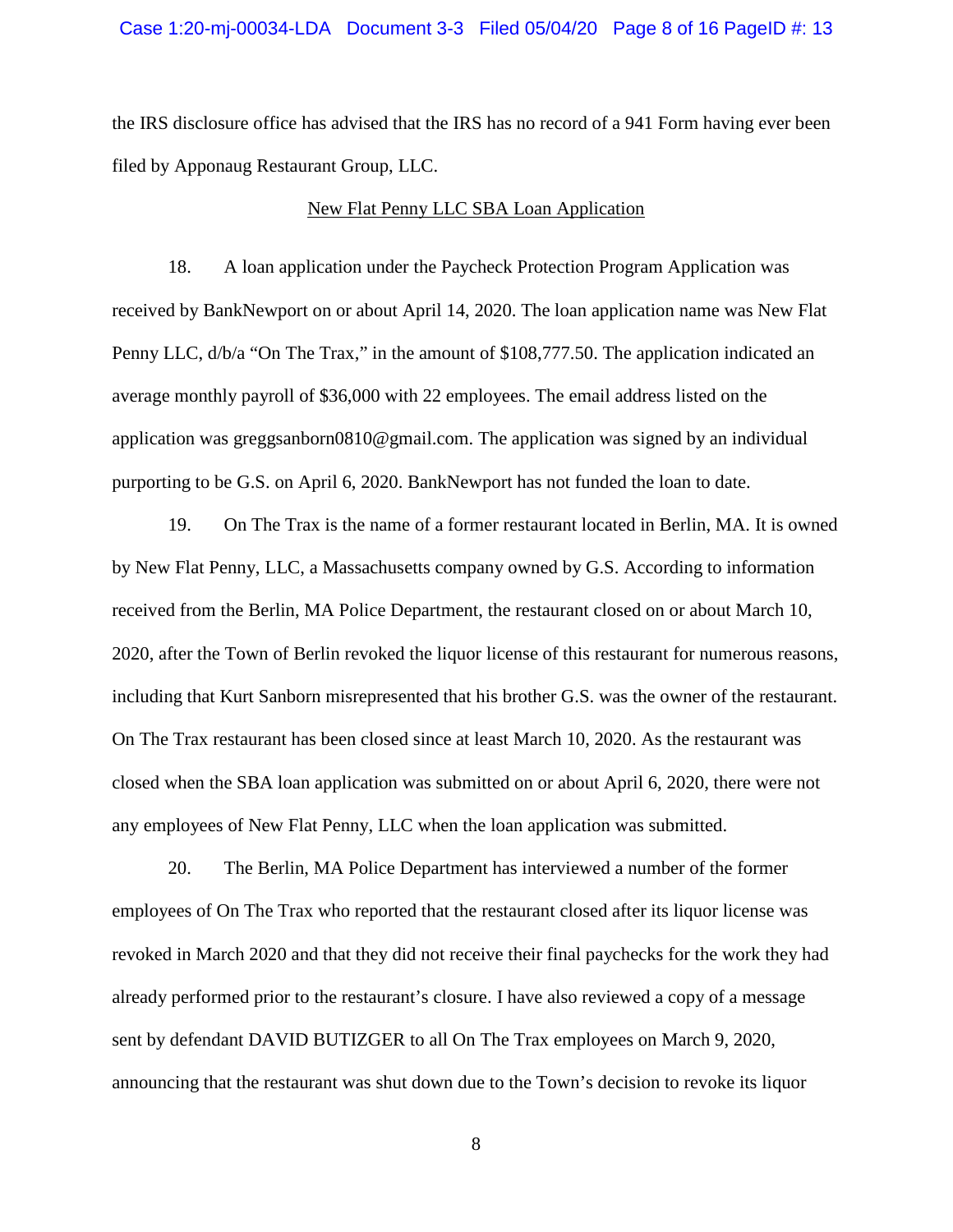#### Case 1:20-mj-00034-LDA Document 3-3 Filed 05/04/20 Page 9 of 16 PageID #: 14

license, at least until such time as an appeal could be heard on the decision to revoke the liquor license. The representations in the April 6, 2020 PPP loan application that New Flat Penny, LLC had 22 employees with an average monthly payroll of \$36,000 are therefore fraudulent.

21. I spoke to the Chief of the Berlin Massachusetts Police Department on April 22, 2020. The Police Chief advised me that he became aware that David "Kurt" Sanborn was signing forms and writing checks in the name of his brother G.S.. The Police Chief had earlier interviewed G.S. who told him that his brother Kurt Sanborn had signed G.S.'s name to a form submitted to the Massachusetts Alcoholic Beverages Control Commission Amendment. The Police Chief informed me that the Board of Selectman convened on March 2, 2020 to discuss the suspension of the liquor license for the New Flat Penny. The board suspended the license as of March 10, 2020. A certified letter was sent to G.S. concerning the suspension of the liquor license. The Police Chief stated the restaurant could have remained open without serving alcohol, but the restaurant was closed by the owners at the time of the suspension. The Police Chief stated that former employees of the New Flat Penny have been interviewed. The former employees stated that they have yet to receive their last pay checks and they have not been in the restaurant since the owners closed the doors.

#### Dock Wireless SBA Loan Application

22. On or about April 6, 2020, an entity called Dock Wireless submitted an application to BankNewport for a \$105,381.50 SBA loan under the PPP program. The application was signed by defendant DAVID BUTZIGER, who claimed to be the 100% owner of this entity. In the loan application, BUTZIGER represented that Dock Wireless had 7 employees with an average monthly payroll of \$42,152.60. BUTIZIGER also submitted an IRS Form 941 to BankNewport which provided that Dock Wireless had paid 6 employees a total \$126,500 during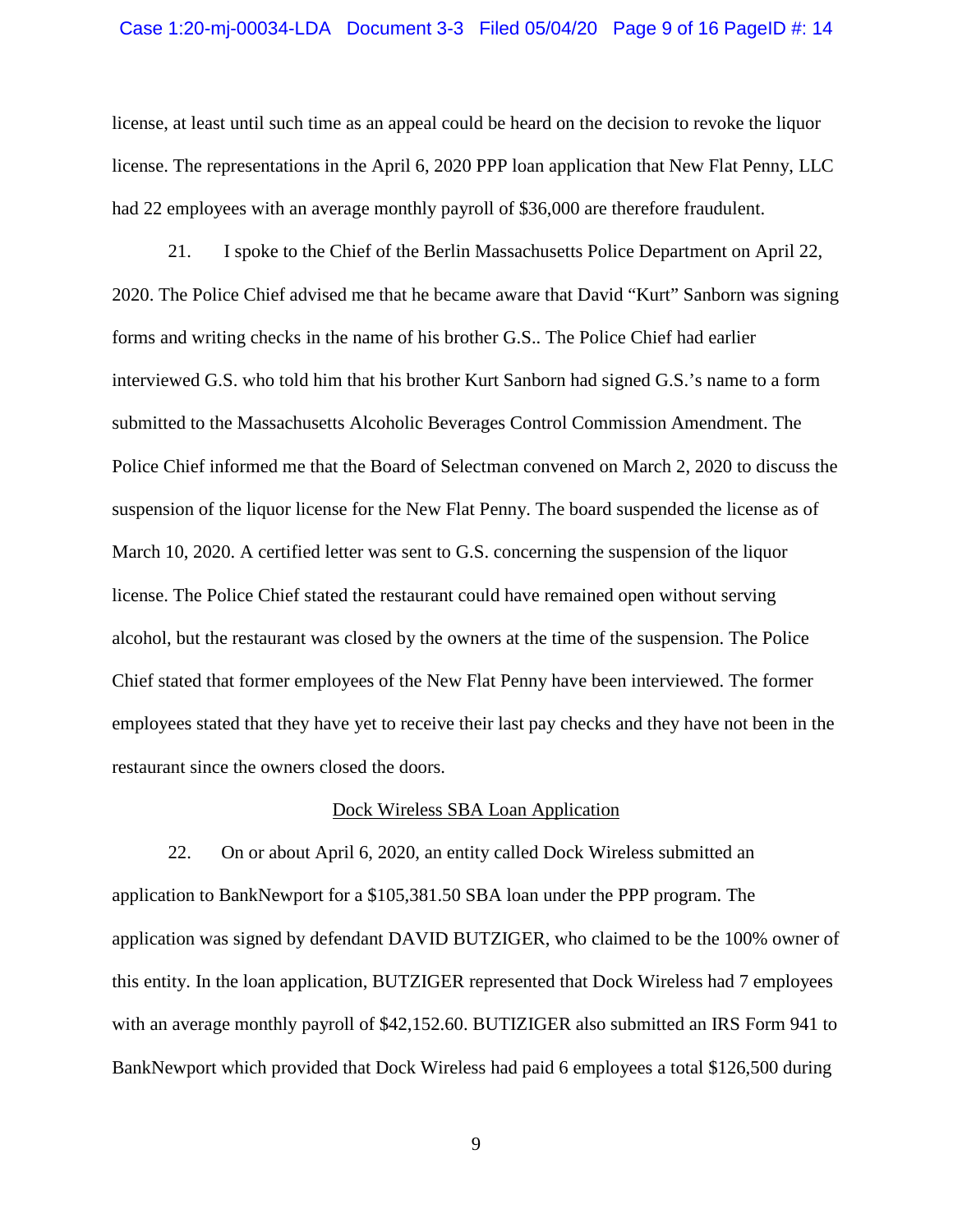#### Case 1:20-mj-00034-LDA Document 3-3 Filed 05/04/20 Page 10 of 16 PageID #: 15

the first quarter of 2020. The document lists BUTZIGER as the owner but is neither dated nor signed. BankNewport has not funded the loan to date.

23. On or about April 13, 2020, BUTZIGER submitted to BankNewport a 2019 IRS Schedule C form in support of the Dock Wireless SBA loan application. That form listed BUTZIGER as the owner of an unincorporated entity named Dock Wireless, which had \$492,197 in gross receipts in 2019. It reported no wages having been paid in 2019 but did provide that \$212,487 was paid in "Contract Labor" in 2019.

24. On or about April 22, 2020, an IRS agent received information from the Rhode Island State Department of Revenue that it had no records of employee wages having even been paid by BUTZIGER or Dock Wireless. In addition, the IRS disclosure office has advised that the IRS has no record of a 941 Form having ever been filed by Dock Wireless. The IRS also has no record of a Schedule C form being filed for tax year 2019 by BUTZIGER for Dock Wireless, but notes that the deadline for the filing of 2019 tax returns has been extended due to the present crisis.

25. On or about April 27, 2020, an undercover FBI agent, posing as a compliance officer with BankNewport, had a recorded telephone conversation with defendant BUTZIGER. During this call, BUTZIGER stated that he was the owner of Dock Wireless and that since January 1, 2020, Dock Wireless had seven full-time employees on its payroll, including himself. BUTZIGER stated that these employees, whom he identified by name as H.R., L.J., D.R., L.H., D.J., and M.V.H., were previously independent contractors of Dock Wireless but that due to an increase in business, they were brought on as full-time employees on January 1, 2020. BUTZIGER further stated that he was only able to keep paying these employees through the end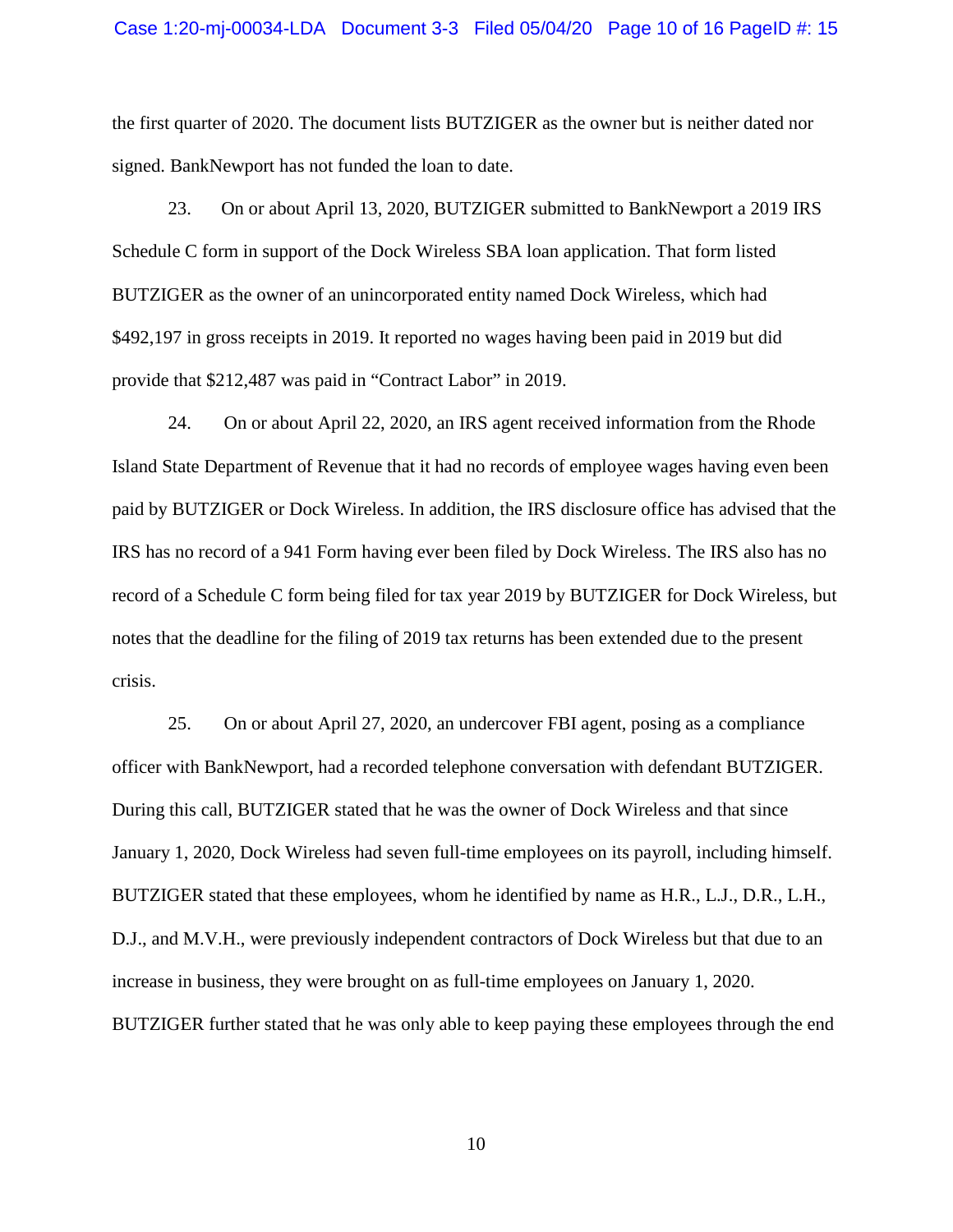#### Case 1:20-mj-00034-LDA Document 3-3 Filed 05/04/20 Page 11 of 16 PageID #: 16

of March 2020 but that these employees have continued to work for him through April 2020 and are owed money that he will pay from the SBA loan for which he applied.

26. On or about April 29-30, 2020, agents interviewed four of the individuals identified by BUTZIGER as full-time employees of Dock Wireless. Three of the individuals, L.J., D.J. and H.R., stated that they knew BUTZIGER in their personal lives but they had never performed any work for Dock Wireless. (L.J. and H.R. stated that they previously worked with BUTZIGER in a gymnastics studio.) L.H., one of the individuals identified by BUTZIGER as a full-time employee of Dock Wireless, told agents that she is a full-time employee of a child welfare agency where she works as a graphic designer. L.H. further stated that she has done approximately 4-5 graphic design projects in the last several years for a company co-owned by BUTZIGER for which she earned less than \$2,000 in total. L.H. is not and never has been a fulltime employee of BUTZIGER or Dock Wireless. Contrary to the information provided by BUTZIGER, there is no evidence that Dock Wireless ever had seven employees or a monthly payroll of \$42,152.60, as represented in the PPP loan applications for that entity.

27. An IRS agent has reviewed the bank records from BankNewport for the bank accounts opened by BUTZIGER, including an account in the name of Dock Wireless. A review of these accounts shows minimal deposits and debits with no payments that appear to be employee salaries. Other than a single \$1,000 payment to L.H., there are no payments whatsoever to any of the individuals BUTZIGER identified as employees of Dock Wireless.

### Emails Between Defendants Staveley and Butziger

28. On or about April 24, 2020, the FBI served a search warrant on Google, Inc. for documents relating to three email accounts tied to defendant DAVID STAVELEY, a/k/a "Kurt Sanborn." These email accounts included the email address listed on the SBA applications,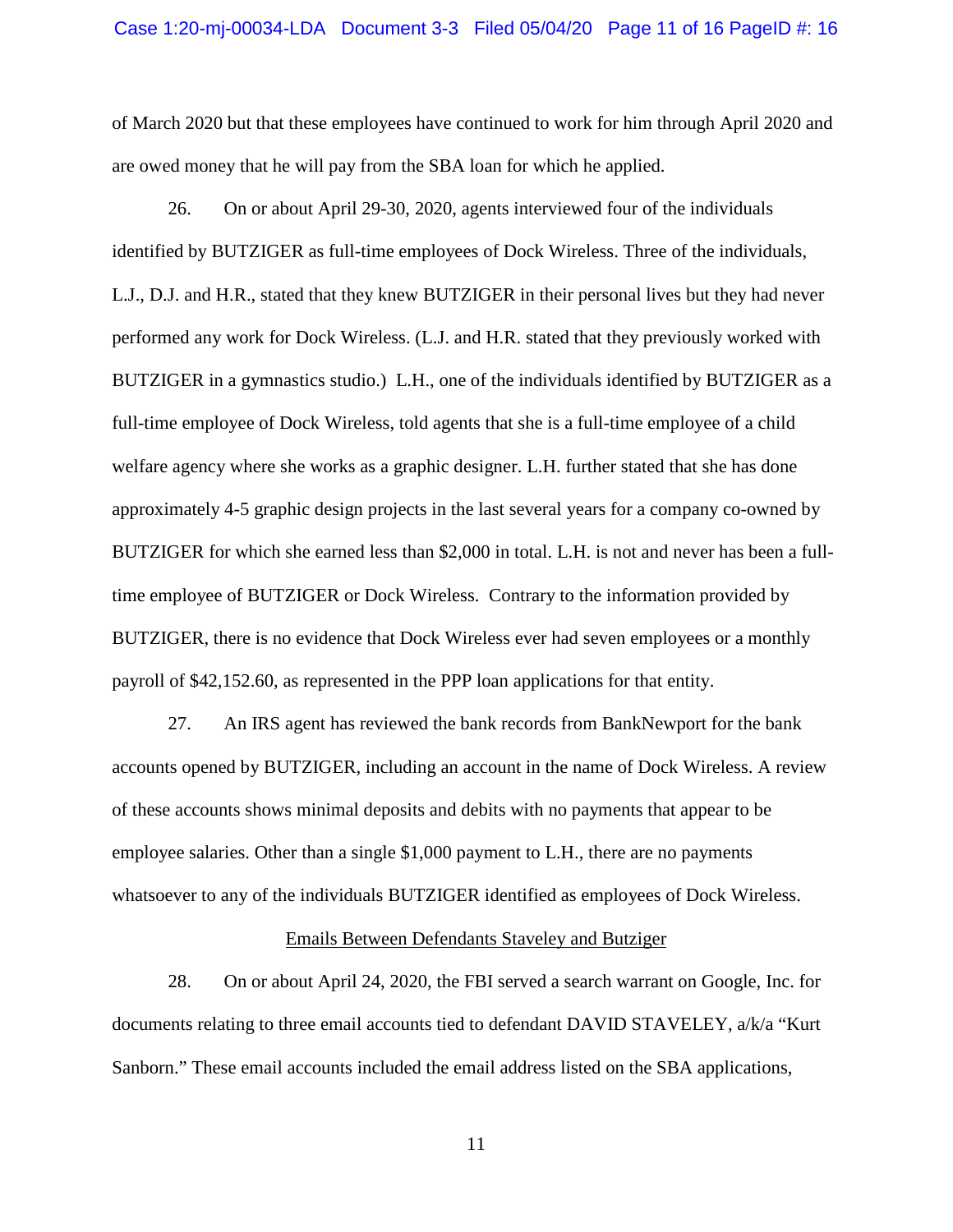[greggsanborn0810@gmail.com](mailto:GREGGSANBORN0810@gmail.com) (registered to G.S.), the email account

[dsanborn1737@gmail.com](mailto:dsanborn1737@gmail.com) (registered to David Sanborn) and the email account [kdsand67@gmail.com,](mailto:kdsand67@gmail.com) which is listed by Google as the recovery email address for the other two email accounts listed above. Based on the content in these accounts (including personal documents such as resumes), I believe they were being used by defendant STAVELEY, a/k/a "Kurt Sanborn."

29. Emails reviewed from the [kdsand67@gmail.com](mailto:kdsand67@gmail.com) account indicate the account was used by STAVELEY. For example, the [kdsand67@gmail.com](mailto:kdsand67@gmail.com) account contained a completed state of Massachusetts change-of-name form for STAVELEY (seeking to change his name from Kurt Sanborn to DAVID STAVELEY). Other documents from the [kdsand67@gmail.com](mailto:kdsand67@gmail.com) account are in the name of "Kurt Sanborn." Based on these emails, and the fact that the [kdsand67@gmail.com](mailto:kdsand67@gmail.com) account was the recovery account for [greggsanborn0810@gmail.com](mailto:greggsanborn0810@gmail.com) and [dsanborn1737@gmail.com,](mailto:dsanborn1737@gmail.com) it appears that STAVELEY had access to or controlled all three email accounts.

30. Google produced email communications to and from these accounts, which revealed evidence that defendant STAVELEY and BUTZIGER were conspiring to fraudulently obtain the SBA backed loans pursuant to the Paycheck Protection Program. For example, on or about April 11, 2020, an email was sent from [dsanborn1737@gmail.com](mailto:dsanborn1737@gmail.com) to BUTZIGER at email address [david@butziger.com.](mailto:david@butziger.com) The subject line of the email read: "Re: New Flat Penny LLC PPP Loan submission.pdf." The text of the email provided: "Can you replicate this for Oakland Beach Restaurant Group LLC and Apponaug Restaurant Group LLC? Thanks." The follow up email communication, dated April 11, 2020 from BUTZIGER to STAVELEY, stated: "I can create a bull shit 2020q1 for Oakland beach if you want." On or about April 11, 2020, STAVELEY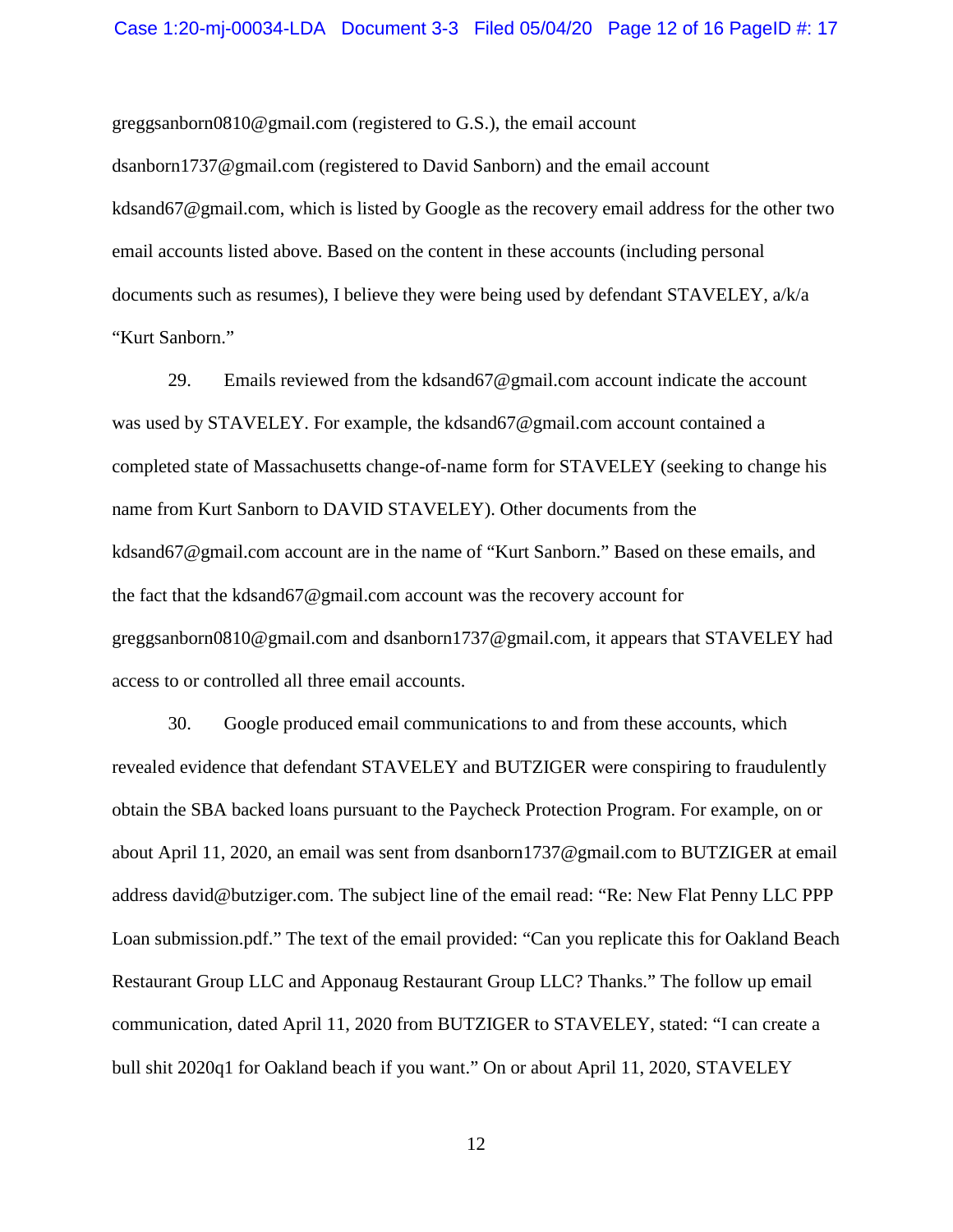emailed BUTZIGER with the following response to the previous email: "We are going to need the same stuff for Oakland Beach and Apponaug Restaurant Groups. However we dream that up." On or about April 13, 2020, an email was sent from STAVELEY to BUTZIGER with the subject line: "Re: 941's". The email communication stated: "These look good. It says we need payroll reports for the past 12 months? Can we get what we have from toast payroll on New Flatt Penny LLC? And should we dream up 1<sup>st</sup> quarter on the other two? Please advise.....thank you David." It is clear from these email communications that defendant BUTZIGER assisted defendant STAVELEY in creating fraudulent documents that defendant STAVELEY then submitted to BankNewport to apply for fraudulent loans under the Paycheck Protection Program.

#### Recorded Undercover Conversation with STAVELEY

31. On or about April 24, 2020, an FBI agent, posing as a compliance officer with BankNewport, engaged in a recorded telephone call with a man posing as G.S., believed to be defendant STAVELEY, a/k/a "Kurt Sanborn." The man posing as G.S. spoke on telephone number 978-802-5516, a number which is known to be used by STAVELEY. The actual G.S. informed law enforcement that this phone number was the number used by his brother STAVELEY, a/k/a "Kurt Sanborn." In addition, S.K., the actual owner of "Top of the Bay" restaurant stated that this was the phone number used by the person he knew to be "David Sanborn." Finally, on April 24, 2020, BUTZIGER and STAVELEY made a police report with the Warwick Police Department, alleging that STAVELEY's former girlfriend was holding some construction equipment that belonged to them. The phone number STAVELEY provided to the Warwick Police Department as his own was the same number: 978-802-5516.

32. During the conversation with the undercover agent, the person posing as G.S. stated that he currently owns all three restaurants (On the Trax, Remington House and Top of the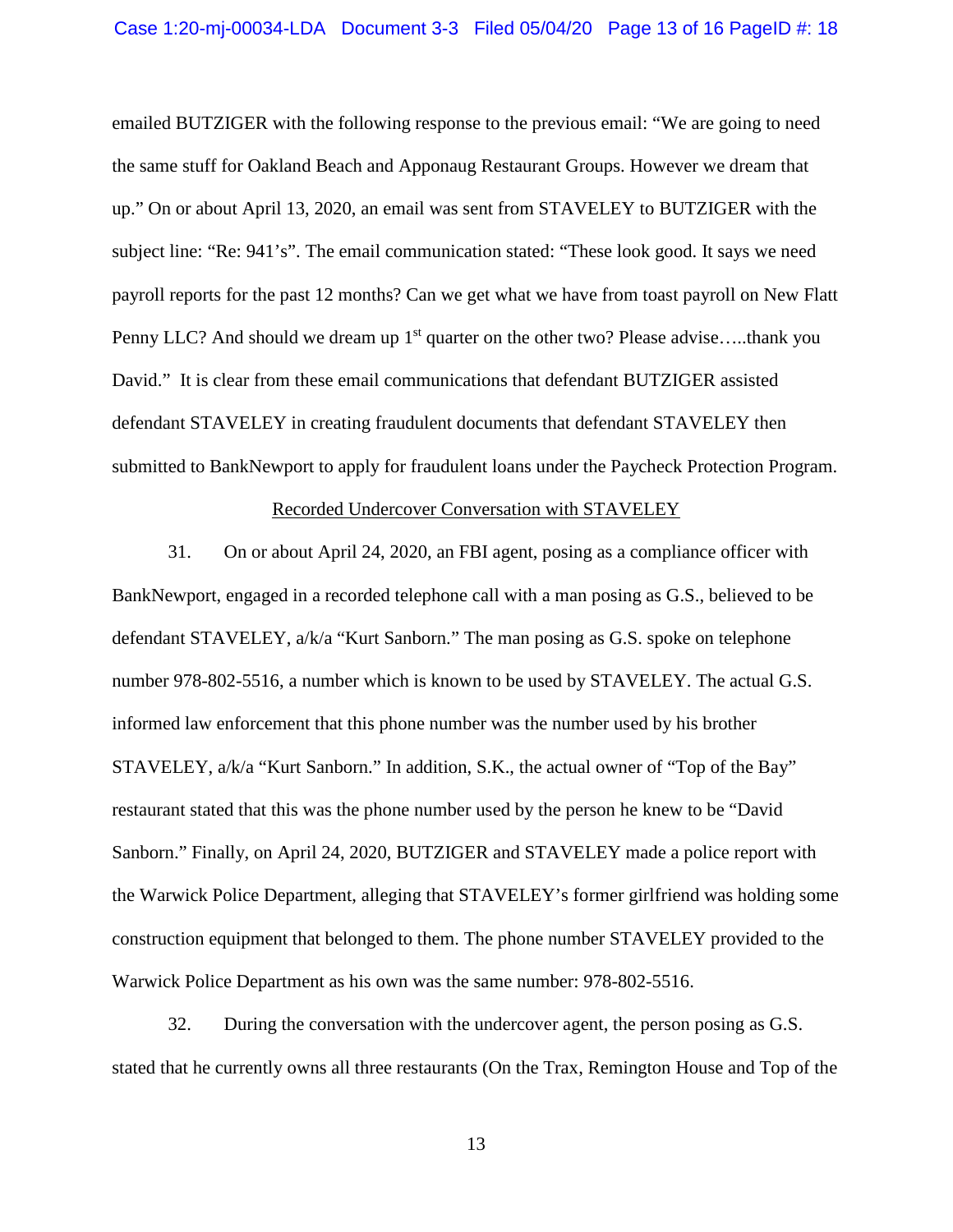Bay) and the land on which they are located. "G.S" stated that he took over operation of Top of the Bay in November 2019 and formally acquired ownership of Top of the Bay on January 1, 2020. "G.S." further stated that On the Trax was still operating on a limited basis preparing takeout food but that he had to temporarily shut down Remington House and Top of the Bay due to the coronavirus. "G.S." further stated that prior to the shutdown, he had 20-25 employees at On the Trax, 25-35 employees at Remington House and 25-35 employees at Top of the Bay. He further stated that he paid all these employees until the end of March (two weeks into the shutdown), at which time he was forced to furlough them. Finally, in an ironic twist, "G.S." complained about the reports of large businesses being able to obtain SBA loans under the Paycheck Protection Program, saying that "the whole thing has become a little bit of a sham."

#### Interview of G.S.

33. On April 28, 2020, the affiant and IRS-CI Special Agent Troy Niro interviewed G.S., the brother of defendant STAVELEY, a/k/a "Kurt Sanborn." G.S. acknowledged that he gave STAVELEY consent to open the On the Trax restaurant in G.S.'s name and that he signed a Power of Attorney form for this purpose. G.S. stated that this was done so that his brother could purchase and run the restaurant without having to disclose his criminal history.

34. G.S. further stated that he had no knowledge of any corporations or restaurants being opened in Rhode Island in his name. He stated that he had no knowledge of Oakland Beach Restaurant Group, LLC, Apponaug Group LLC, Top of the Bay restaurant or Remington House.

35. G.S. further stated that he did not apply for or have knowledge of any loans being applied for by these entities. When shown the signature of G.S. on the PPP loan application forms, G.S. stated that it was not his signature but that it was likely his brother STAVELEY,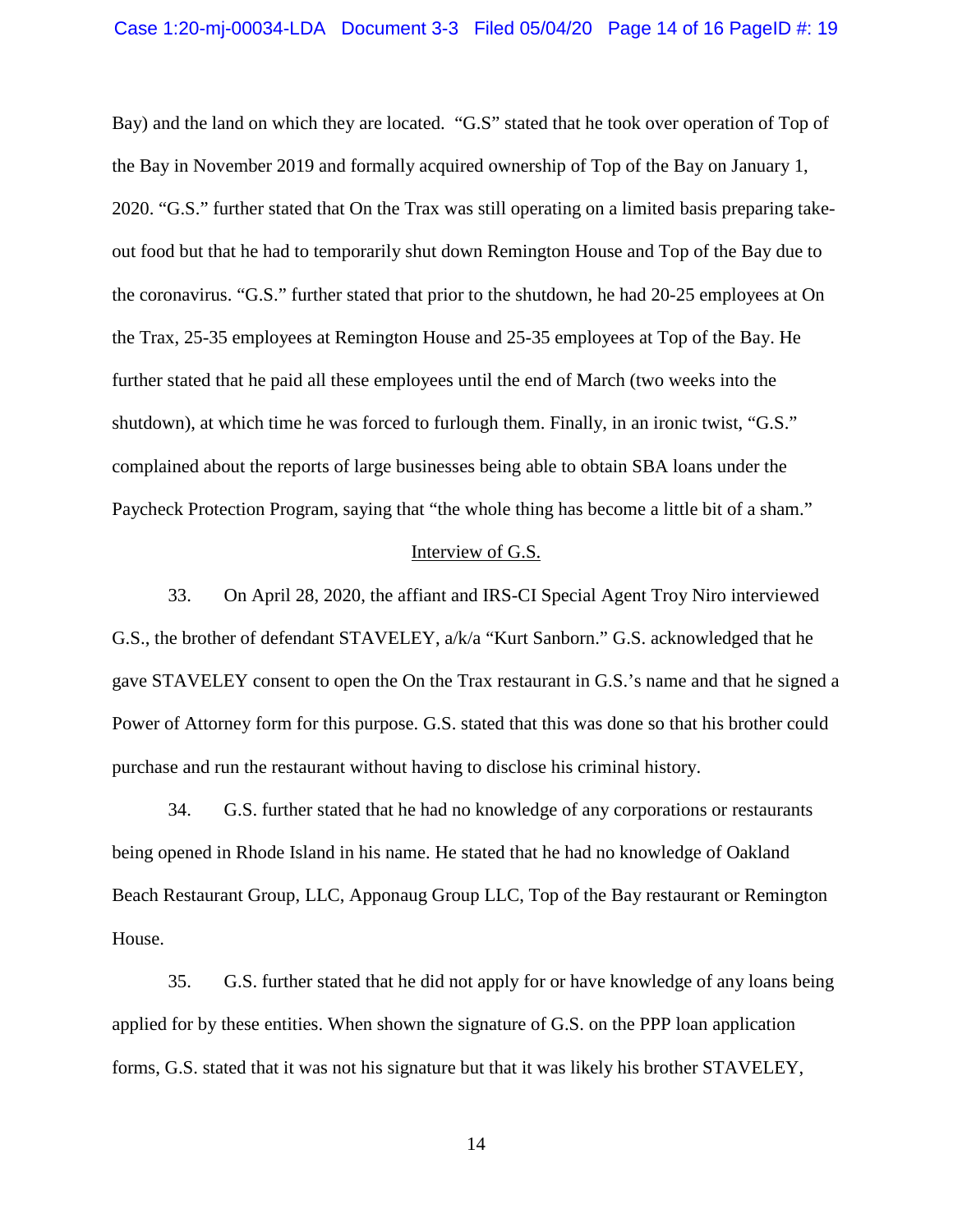a/k/a "Kurt Sanborn," who forged his signature. G.S. further confirmed that his social security number was used on these application forms without his consent.

36. G.S. also stated that he did not know that a piece of property had been purchased in Warwick, RI by Apponaug Restaurant Group, LLC or that his name was listed on the \$406,000 mortgage taken out on this property. Finally, G.S. stated that he did not know that bank accounts had been opened in his name, date of birth and social security number at BankNewport.

#### **CONCLUSION**

37. Based on the forgoing, there is probable cause to believe that from on or about April 6, 2020 through April 27, 2020, defendants DAVID ADLER STAVELEY, a/k/a "Kurt David Sanborn," a/k/a "David Sanborn" and DAVID BUTZIGER: (i) knowingly conspired with one another to knowingly make false statements for the purpose of obtaining a loan and for the purpose of influencing in any way the action of the Small Business Administration, contrary to 15 U.S.C. § 645(a), in violation of 18 U.S.C. § 371 (Count One – Conspiracy to Make False Statement to Influence the SBA); and (ii) knowingly conspired with one another to execute a scheme to obtain money, funds and property owned by, or under the custody and control of, a financial institution, by means of false and fraudulent pretenses, representations and promises, contrary to 18 U.S.C. § 1344(2), in violation of 18 U.S.C. § 1349 (Count Two – Conspiracy to Commit Bank Fraud). In addition, there is probable cause to believe that from on or about April 6, 2020 through April 27, 2020, defendant DAVID BUTZIGER did knowingly execute and attempt to execute a scheme to obtain money, funds and property owned by, or under the custody and control of, a financial institution, by means of false and fraudulent pretenses, representations and promises, in violation of 18 U.S.C. § 1344(2) (Count Three – Bank Fraud). In addition, there is probable cause to believe that from on or about April 6, 2020 through April 27, 2020,